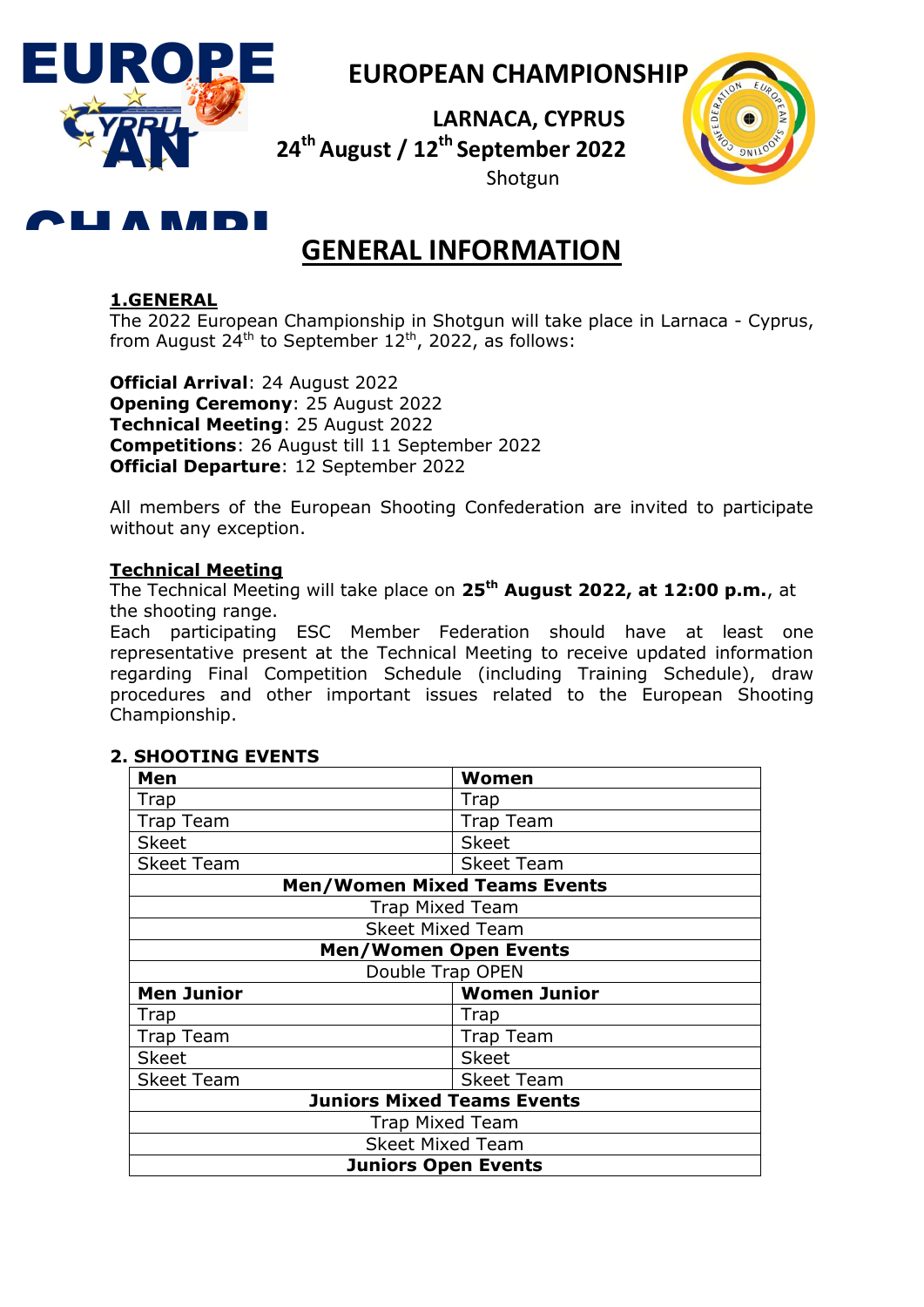*2022 EUROPEAN CHAMPIONSHIP /SH*

#### Double Trap OPEN

## **3. VENUE**

The Championship will take place at the **Larnaca Olympic Shooting Range**. Address: Tersefanou Village

7576 Larnaca

## **Shotgun Ranges**

Larnaca Olympic shooting range offers 5 combined ranges for TRAP / SKEET equipped with Mattarelli clay target throwing machines and Progetti phono pull systems.

The firing direction of the shooting range is North.

The targets used for the European Championship will be Eurotarget: standard orange for the Qualification and flash orange for the Finals.

All activities as OC offices and all other facilities will be at the same place.

## **4. COMPETITION SCHEDULE**

Enclosed you will find a detailed Preliminary Competition Schedule.

The final Competition Schedule including training schedule will be distributed after the Final Entry Deadline (30 days before the official arrival day). The latest updates will be provided at the Technical Meeting.

## **5. RULES AND REGULATIONS**

The European Championship will be conducted according to the ESC General Regulations and the ISSF Rules and Regulations – Detailed information is available on the ISSF website [www.issf-sports.org](http://www.issf-sports.org/)

Information about the rules of non-ISSF events is available on the ESC website [www.esc-shooting.org](http://www.esc-shooting.org/)

In case of disagreement in the interpretation of the rules, the valid English text shall prevail. Jury members (Competition Jury, RTS Jury and Equipment Control Jury) will be nominated by ESC to supervise the European Championship.

The equipment control will be conducted according to the ISSF rules using approved instruments.

#### **Shotgun Equipment / Control**

All skeet athletes must have an ISSF seal with serial number on the marker tapes of their shooting vests. Any shooting vests that do not have an ISSF seal on the marker tapes must be submitted to Equipment Control for inspection and for the affixing of a seal before the competition. Equipment Control will be conducted according to the ISSF Rules using approved, calibrated instruments. Pre-competition testing is not mandatory; however, athletes are responsible for competing with legal equipment and clothing. All athletes are urged to submit any doubtful equipment or/and clothing to the Equipment Control or the Shotgun Jury for checking before the competition. All athletes are subject to being selected for random testing during the competition. Athletes found to be in violation of the rules for guns or skeet marker tapes will be disqualified.

#### **Cartridge Controls**

During Qualification, athletes whose cartridges are to be tested are selected by a computer draw. Between 10% and 18% of the athletes participating in an event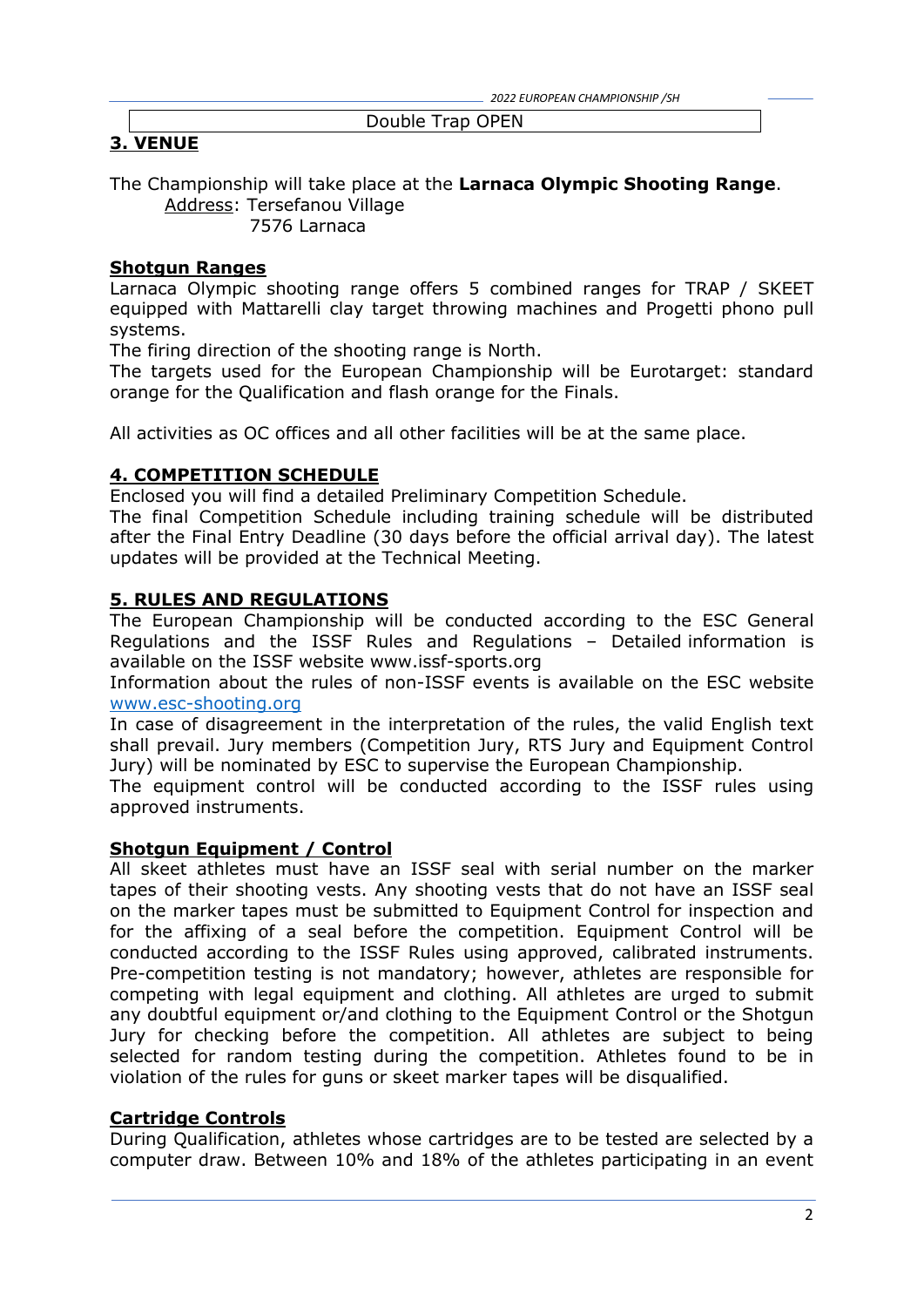will be selected for cartridge testing. Two (2) plus four (4) cartridges will be selected from each athlete and placed in separate labeled envelopes.

The two (2) cartridges must be tested, first. If the pellet weight of both cartridges is 24.50 g or less each, no further action will be taken. If the pellet weight of one (1) or both cartridges is more than 24.50g each, then the four (4) cartridges in the second envelope must be tested. If the average pellet weight of the six (6) cartridges is more than 24.50 g, then the athlete must be disqualified (DSQ). During Finals, all six (6) finalists must be tested using the same procedure. The Finalists or their Coaches/Officials must bring, as early as possible, but not later than 30 minutes before the scheduled start of the Final (Reporting Time), all the cartridges that will be used during the Finals and place them in separate Cartridge Control Boxes on the Finals field of play. The Finalists must report at least 15 minutes before the start of the Final. A one-point (1) penalty will be deducted from the score of the team"s first hit target if a team"s cartridges or if a team member does not report on time. The Equipment Control Jury will take the necessary samples from the boxes, and the boxes will be sealed. The boxes must be left under the supervision of the Equipment Control Jury Member on the FOP. Once ammunition is placed in the box and sealed, only the Equipment Control Jury or the Finalist can remove ammunition from the box. No additional cartridges are brought to a Finalist during Finals. All cartridge controls must be completed before the start of the Presentation of the Finalists. Any disqualified (DSQ) athlete will not be allowed to participate in the Finals (there will be no elimination for 6th place; the first elimination will be for 5th place).

## **Colored Wads**

Only transparent or translucent wads with no color may be used. If an athlete uses ammunition that is not in accordance with Rule 9.4.3.1 f), then the athlete must be disqualified (DSQ).

## **6. QUOTA PLACES AND RPO**

Quota places for 2024 Olympic Games Paris (FRA) will be awarded according table below:

| <b>Event</b>     | Quota |
|------------------|-------|
| <b>Trap Men</b>  |       |
| Trap Women       |       |
| <b>Skeet Men</b> |       |
| Skeet Women      |       |

Ranking points obtained during European Championship will be valid for 2022 World Ranking, Qualification Ranking for the Paris 2024 Olympic Games (QROG) and the Qualification Ranking for the 2023 European Games (QREG).

## **7. PARTICIPATION AND ENTRY PROCESS**

European Championship ESC Member Federations can enter a maximum of five (5) athletes in individual events. A maximum of three (3) athletes of one nation entered in individual events can be registered to compete in the Final for the medals. Two (2) other athletes entered in individual events can compete for the ranking points only. Exchange of an athlete competing in the individual and/or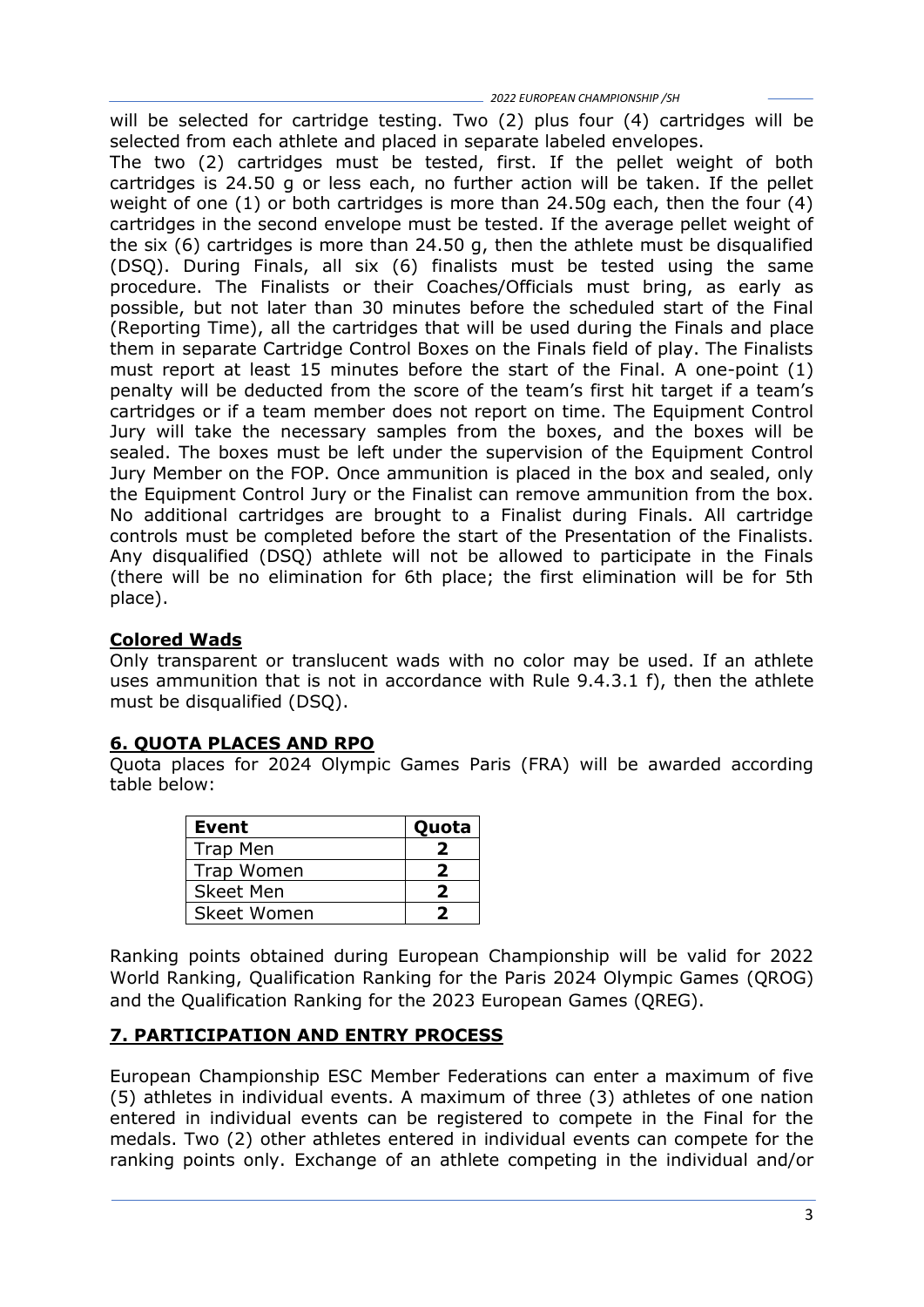team events with an RPO athlete is not permitted. An RPO athlete may replace a withdrawn team athlete. The withdrawn team athlete may not shoot for RPO.

#### **Mixed Team Events**

In the Mixed Team Competitions (composed of 1 man and 1 woman), a maximum of two (2) teams per country are allowed to be entered. No mixed nation teams are allowed.

The Mixed team and Team Competitions rules are published on ISSF web site

#### **Team Events**

The registration of the athletes in the Team Events (each team will be composed of 3 members) will be done automatically from the individual registration.

The federation, which doesn't want to participate in Team Event, must inform the Organizing Committee. The registration will be done automatically following the individual registration.

The Mixed Teams and Teams must be composed of participants of the respective individual events among M and W or MJ and WJ.

#### **Maximum Entry per event:**

| Men               |  | max<br>starts                     | <b>Women</b>        |               | max<br>starts   |
|-------------------|--|-----------------------------------|---------------------|---------------|-----------------|
| <b>Trap</b>       |  | 96                                | <b>Trap</b>         |               | 42              |
| <b>Trap Team</b>  |  | 22                                | <b>Trap Team</b>    |               | $\overline{8}$  |
| <b>Skeet</b>      |  | 90                                | <b>Skeet</b>        |               | 42              |
| <b>Skeet Team</b> |  | 20                                | <b>Skeet Team</b>   |               | 8               |
|                   |  | <b>Men/Women Mixed Teams</b>      |                     | max           |                 |
|                   |  | <b>Events</b>                     |                     | <b>starts</b> |                 |
|                   |  | <b>Trap Mixed Team</b>            |                     | 24 teams      |                 |
|                   |  | <b>Skeet Mixed Team</b>           |                     | 24 teams      |                 |
|                   |  | <b>Men/Women Open Events</b>      |                     | max           |                 |
|                   |  |                                   | <b>starts</b>       |               |                 |
|                   |  | <b>Double Trap OPEN</b>           |                     | <b>NA</b>     |                 |
| <b>Men Junior</b> |  |                                   | <b>Women Junior</b> |               |                 |
|                   |  | max                               |                     |               | max             |
|                   |  | <b>starts</b>                     |                     |               | <b>starts</b>   |
| <b>Trap</b>       |  | 48                                | <b>Trap</b>         |               | 30              |
| <b>Trap Team</b>  |  | 10                                | <b>Trap Team</b>    |               | $6\overline{6}$ |
| <b>Skeet</b>      |  | 48                                | <b>Skeet</b>        |               | 30              |
| <b>Skeet Team</b> |  | 10                                | <b>Skeet Team</b>   |               | $6\overline{}$  |
|                   |  | <b>Juniors Mixed Teams Events</b> |                     | max           |                 |
|                   |  |                                   |                     | <b>starts</b> |                 |
|                   |  | <b>Trap Mixed Team</b>            |                     | 18 teams      |                 |
|                   |  | <b>Skeet Mixed Team</b>           |                     | 15 teams      |                 |
|                   |  | <b>Juniors Open Events</b>        |                     | max           |                 |
|                   |  |                                   |                     | <b>starts</b> |                 |

#### **8. PRELIMINARY ENTRIES**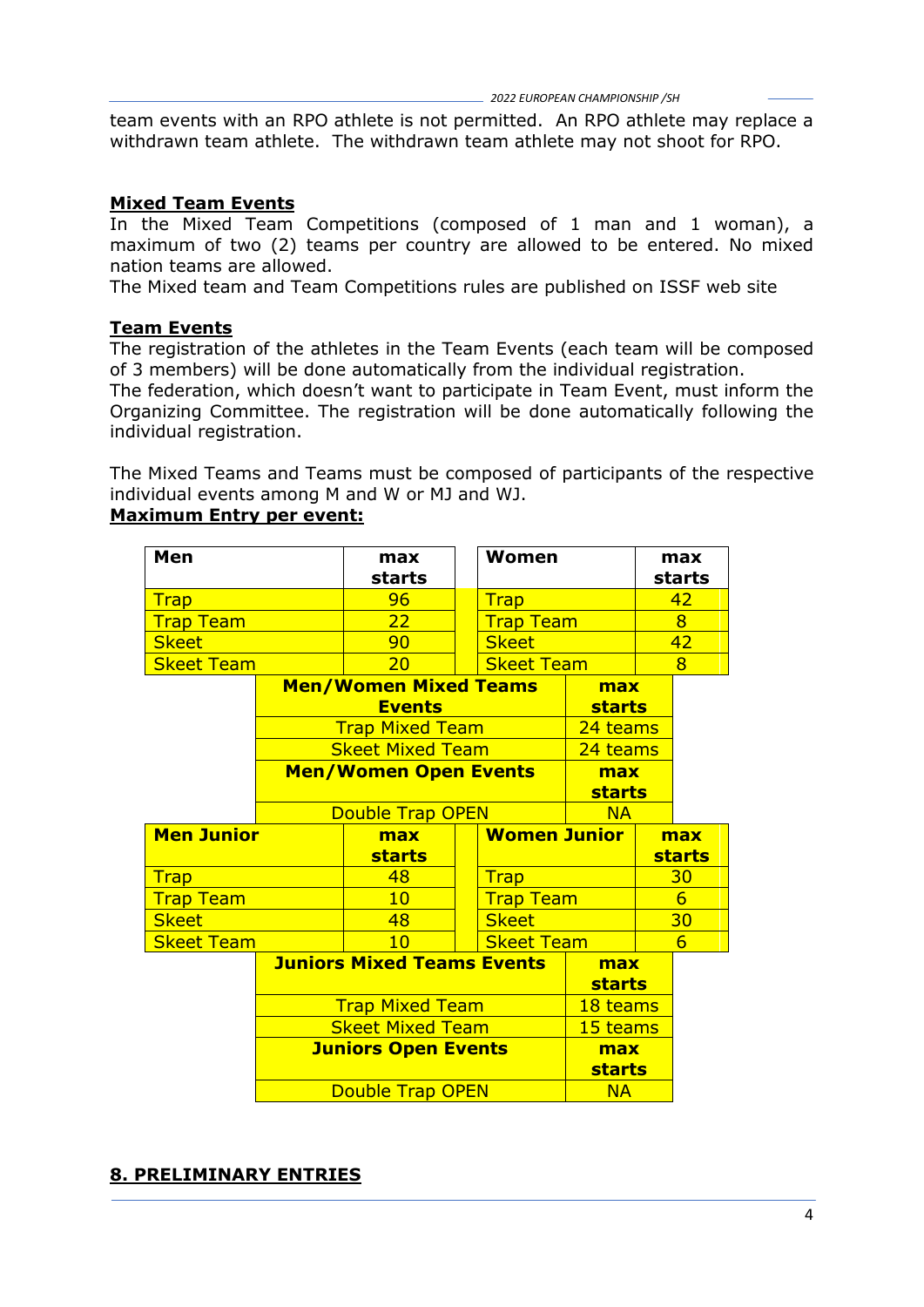ESC Member Federations participating in the 2022 European Championship must submit their Preliminary Entries not later than **15 JUNE 2022.**

For Preliminary Entries please use the ISSF Online Registration Service http://entry.issf-sports.info or exceptionally complete the attached Preliminary Entry Form (Annex 2.1 & 2.2) and return it to the ISSF Headquarters by fax or email and **to the Organizing Committee** - [stavrou@cssf-shooting.org](mailto:stavrou@cssf-shooting.org)

## **9. FINAL ENTRIES**

Final entry registration for athletes and officials must be made by online ISSF registration at [http://entry.issf-sports.info](http://entry.issf-sports.info/) not later than **July 24, 2022**.

All other forms (*Final Travel Form, Final Hotel Reservation Form, Final Hotel Rooming List, Visa Support Form, Firearms and Ammunition Form, Media Accreditation Form*) should be sent to the Organizing Committee to e-mail: [stavrou@cssf-shooting.org](mailto:stavrou@cssf-shooting.org)

## **10. LATE ENTRIES**

Late Entries will be allowed to participate only according to the corresponding ESC and ISSF rules (ESC General Regulations 11.3.4; ISSF rule 8.3.2.).

Any additional entries received after the deadline of three (3) days before the official arrival day i.e., **August 24, 2022** will not be taken into consideration (ESC General Regulations 11.3.5, ISSF Rule 8.3.3).

## **11. REPLACEMENTS**

Replacement of a registered athlete by another already registered athlete for the Championship is permitted. This change can only be made before 12:00 pm (noon). on the day before the pre-event training for that event (ESC General Regulations 11.3.6, ISSF Rule 8.3.4).

## **12. ENTRY CONFIRMATION UPON ARRIVAL**

All Team Leaders are required to report to the OC Entries Official and confirm their Final Entries. This confirmation must take place before 12:00 on the day before the Pre-Event Training.

## **13. CANCELLATIONS**

Any Federation that reduces the number of athletes and/or officials after the final entry deadline is obliged to pay all applicable fees and costs including entry fees according to the number of entries on the Final Entry Forms originally received. If the applicable fees and costs are not paid, no member of that federation may participate (ESC General Regulations 11.4.5, ISSF Rule 8.4.4).

## **14. ISSF ID NUMBER**

According to ESC General Regulations, all athletes must sign an "Athlete"s Declaration" and have an official ISSF ID number before participation in any ESC Championship. No athlete without an ISSF ID Number will be allowed to participate.

## **15. ENTRY FEES & PAYMENTS**

The entry fees include all charges for registration, local transportation between shooting range and official hotels and doping control.

The Entry Fees include one round (25 targets) of the Pre-Event training.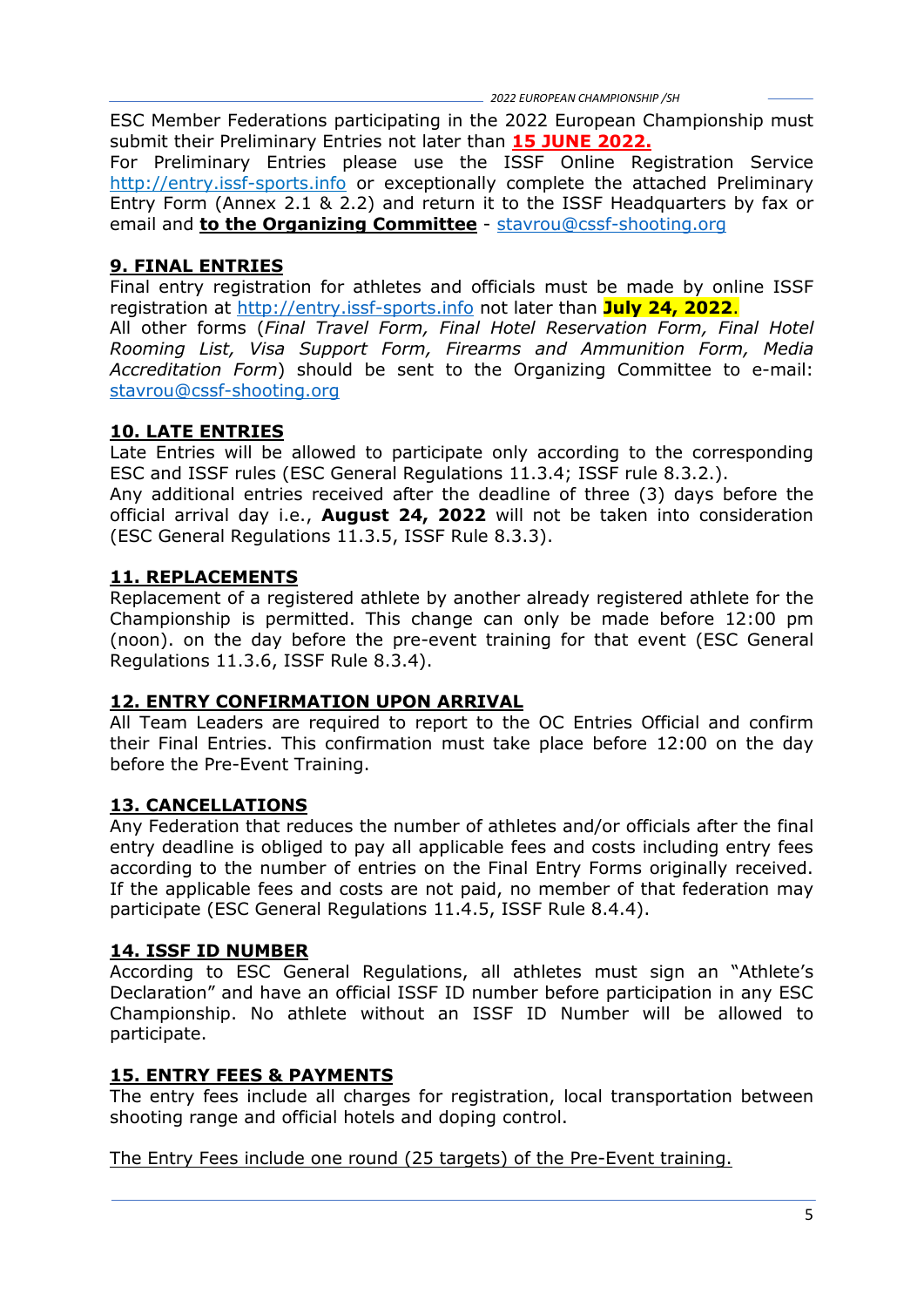| Fee | <b>Description</b> |
|-----|--------------------|
|     |                    |

- EUR 170 Fee per athlete / per event
- EUR 135 Fee per Mixed Team / per event
- EUR 135 Fee per Team / per event
- EUR 50 Fee per Official
- EUR 50 Additional Late Entry per Athlete / per event
- EUR 170 Cancellation Fee per Athlete / per event

**EUR 9** Pre-event, Official or Unofficial Training Fee per round Trap / Skeet (25 targets)

**EUR 12** Pre-event, Official or Unofficial Training Fee per round Double Trap (30 targets)

NOTE: All entry Fee Payments must be made to the Organizing Committee.

## **NO ENTRY FEE PAYMENT TO THE ESC OR THE ISSF!**

Payments of entry fees are to be made **through bank transfer** to the following bank account:

| Name of the           | <b>CYPRUS SHOOTING SPORT</b>   |
|-----------------------|--------------------------------|
| <b>Federation</b>     | <b>FEDERATION</b>              |
| <b>Account number</b> | CY92 0020 0109 0000 0005 0050  |
| (IBAN)                | 5200                           |
| <b>Bank</b>           | <b>Bank of Cyprus Ltd.</b>     |
|                       | Latsia Branch - P.O Box 12681, |
|                       | 1599 Latsia - Cyprus           |
| <b>Bank Code</b>      | <b>BCYPCY2N</b>                |
| (Swift/BIC)           |                                |

All bank transfers must be made in EUR **and must include any fees the bank may charge**. Please take care that all necessary data are indicated, so that the Organizing Committee can assign payments to the correct federation. Please give a copy of the bank transfer slip to your Team Leader to bring it as proof of payment to the Entry Confirmation at accreditation.

## **16. VISA TO ENTER CYPRUS**

Cyprus is a full member of the European Union and some nations require visas to enter Cyprus.

#### Important Note: **Cyprus is NOT an active Schengen Visa member. Schengen Visas are acceptable provided they have been activated in another European country before arrival in Cyprus.**

We strongly advise all NON-European Union participants to verify well in advance whether they need a visa for entry into Cyprus. The visas must be obtained from a Cyprus Embassy or Consulate abroad **prior to arrival**. No Visas are granted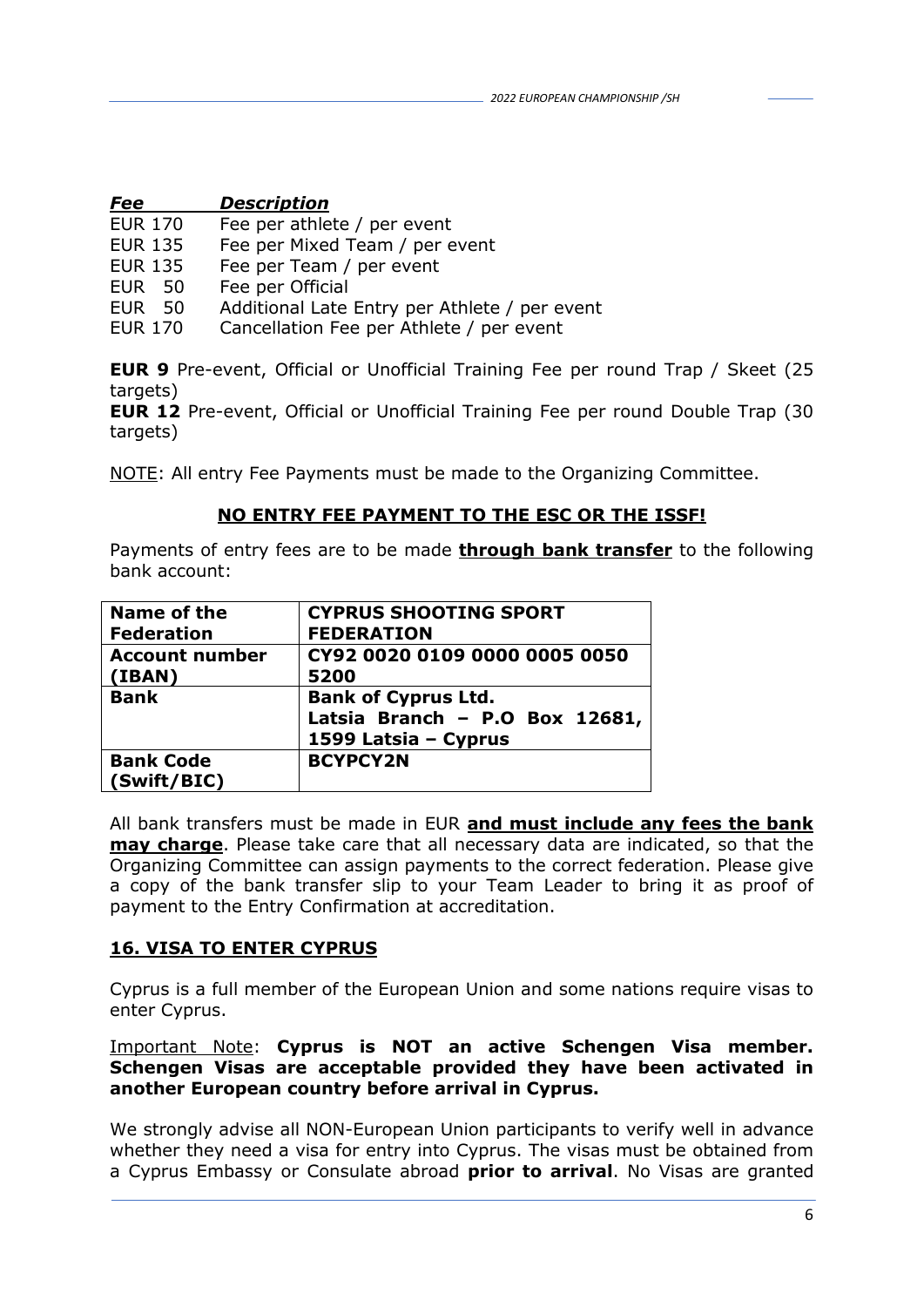upon arrival at the airport. The Organizing Committee will be ready to supply to the participants applying for a visa, any necessary additional supporting documentation.

Detailed information regarding visas and formalities for entry into Cyprus can be found in the website of the Cyprus Ministry of Foreign Affairs, **[www.mfa.gov.cy](http://www.mfa.gov.cy/)**, at the **"consular information"** and **"travel information for foreign visitors"**  subsections**.** 

#### **Custom Formalities, Import of Firearms**

All athletes, NOT holding a 'European Shotgun Certificate' will be requested upon arrival at Larnaka or Paphos airports, to present to customs (Red Channel) the completed official ISSF World Cup Firearm and Ammunition Form, in order to obtain a temporary shotgun, import permit. No other documentation or certification is necessary prior to arrival.

European Union nationals holding a "European Shotgun Certificate" will be required to check their shotguns through customs (Red Channel) also and verify the serial numbers of their guns, only.

The gun permits or the "European Shotgun Certificates" must be represented to customs at the time of departure.

#### IMPORTANT for all athletes (EU or non-EU members):

The import of **12G Semiautomatic shotguns** is prohibited in Cyprus. Athletes, who intend to bring to Cyprus such shotguns for exclusive use at the competition, must contact the Cyprus Shooting Sport Federation **at least one and a half (1½) months** before arrival in order to obtain a special import permit.

#### **Useful Information on the carriage of Shotguns on International Flights**

As a rule, before issuing any flight ticket the travel agency appointed to book the flights must make sure that both the ammunition and the firearms are accepted on board the aircraft till the final destination. The approval should appear in the electronic ticket (on the PNR Passengers Name Record) or on a separate message sent to the travel agency by the Airline Company.

The rules governing the carriage of firearms are those of the carrier who owns the aircraft therefore in case of flights made in code-sharing, the approval must come from both companies even if on the ticket the abbreviation of only one Company appears (i.e. AZ - EI - LH - SU, etc).

Normally, the final decision to accept firearms and ammunition on board comes from the captain / Airline Company, but once you have the "ok" on your flight ticket, the Airline Company is responsible for having your firearms sent to destination.

In case of indirect flights, it is advisable to consider a connection of at least two hours. Upon landing at the first airport, report to the information counter and make sure that your firearms have arrived and will be taken on board of the connecting flight.

Still, in case of indirect flights, avoid booking them with two different Airline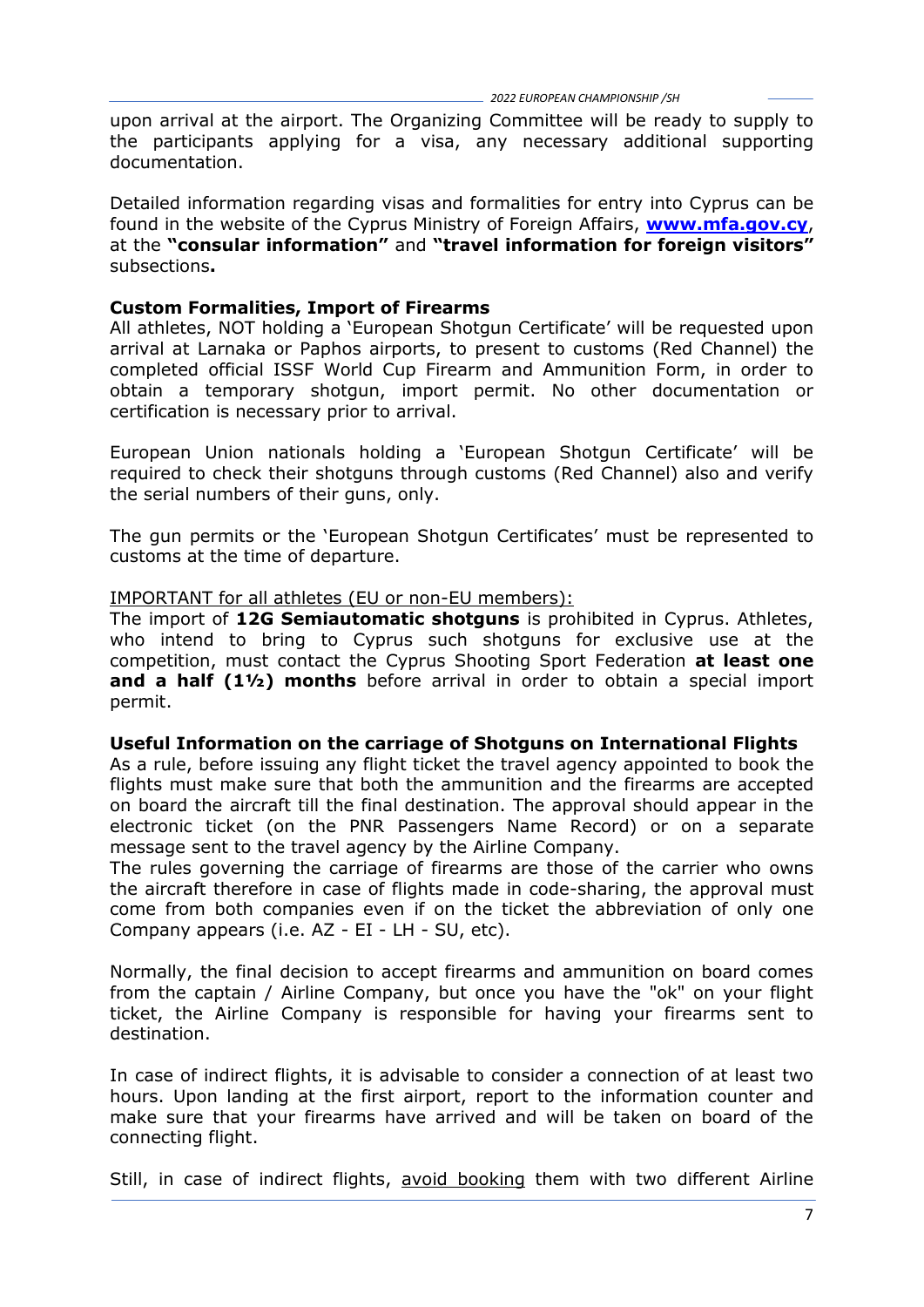Companies as most of the times the firearms will be discharged and let at the first airport and the owners will have to collect them and make a new check-in, provided the local police authorities do not cause problems of licences. That will probably cost extra security and boarding tax and sometimes extra baggage fees.

If passengers are not informed, they risk arriving at the final destination without knowing that their firearms have not been loaded on the connecting flight and are lying in the previous airport. In many countries even if in transit and the baggage is labelled till destination, the control of firearm is made at the first airport of arrival and this is why it is advisable to keep the situation under control step by step.

All firearms and ammunition must be declared while making flight reservations and at check-in and follow the procedure reserved to these special articles. It is a big mistake to pack them into normal bags and dispatch them as normal baggage because in case of loss it will be very difficult to find the firearms in a short time and last but not least, owners will be liable to heavy fines. Please bear in mind also, that some Airline Companies (unless your national federation has a special agreement with the Airline Company, for the ammunition) will charge extra for the carriage of the ammunition boxes. The charges vary from EUR 50.00 to EUR 60.00, per box of 5 kgs, one way.

## **17. ACCOMMODATION AND HOTEL RESERVATION**

## **Official Hotels**

(Rates are inclusive of Buffet Breakfast, in Euro, **PER ROOM PER DAY**).

| <b>HOTEL</b>                                     | <b>PLACE</b>                                     | <b>STARS</b> | <b>SINGLE</b><br><b>ROOM</b> | <b>DOUBLE</b><br><b>ROOM</b> |
|--------------------------------------------------|--------------------------------------------------|--------------|------------------------------|------------------------------|
| <b>Lordos Beach</b><br><b>Hotel</b>              | Larnaca Sea<br>Coast<br>20 minutes from<br>range | 4 star       | <b>EUR 160.00</b>            | <b>EUR 190.00</b>            |
| <b>The Golden</b><br><b>Bay Hotel</b>            | Larnaca Sea<br>Coast<br>20 minutes from<br>range | 5 star       | <b>EUR 160.00</b>            | <b>EUR 190.00</b>            |
| <b>RADISSON</b><br><b>BLU</b>                    | Larnaca Sea<br>Coast<br>15 minutes from<br>range | 5 star       | <b>EUR 148,00</b>            | <b>EUR 176.00</b>            |
| <b>SANDY BEACH</b>                               | Larnaca Sea<br>Coast<br>20 minutes from<br>range | 4 star       | <b>EUR 160.00</b>            | <b>EUR 190.00</b>            |
| <b>RADISSON</b><br><b>BEACH</b><br><b>RESORT</b> | Larnaca Sea<br>Coast<br>20 minutes from<br>range | 5 star       | <b>EUR 153.00</b>            | <b>EUR 199.00</b>            |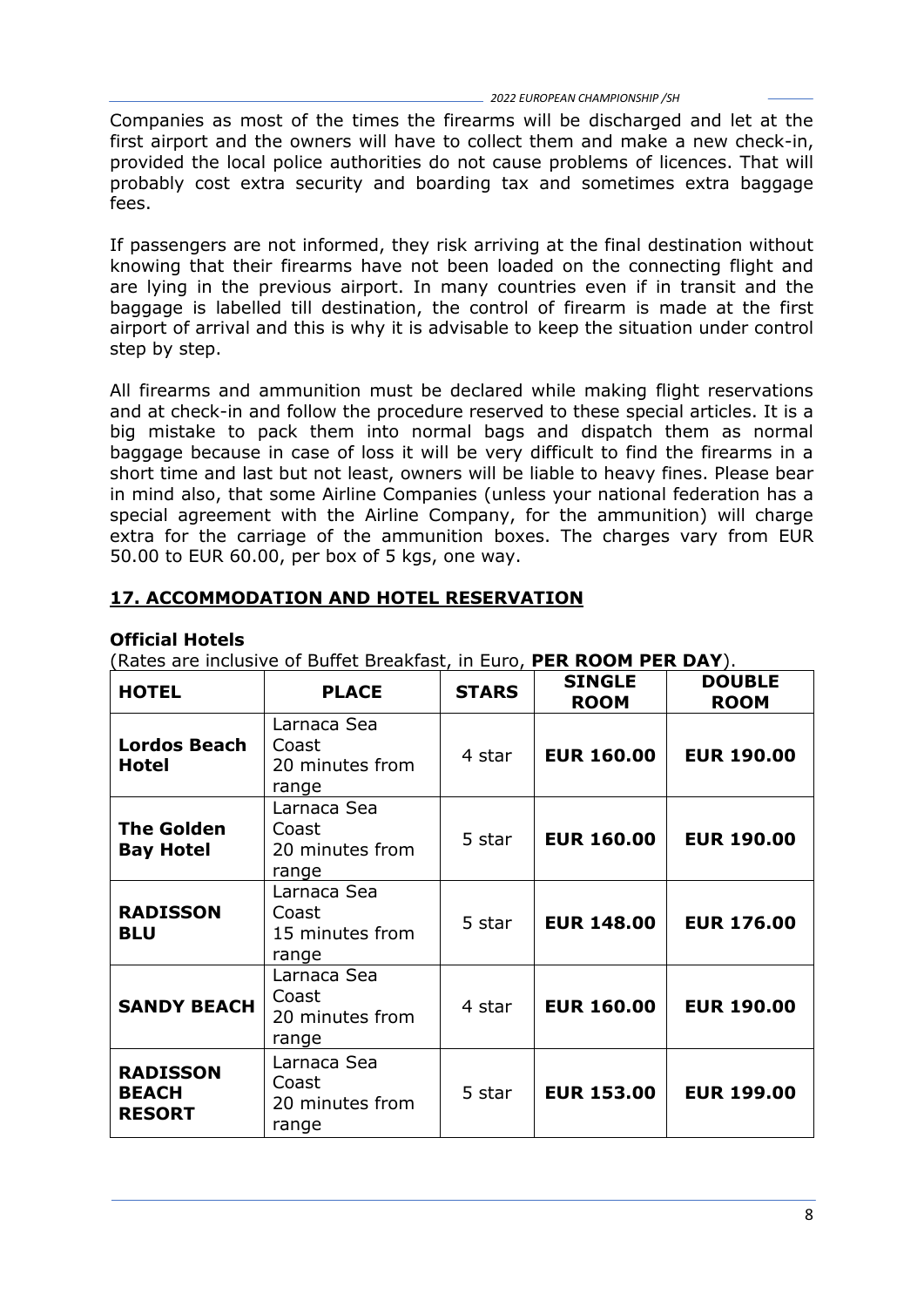| Limassol Sea<br><b>ELIAS BEACH</b><br>l Coast<br><b>HOTEL</b><br>45-50 minutes<br>from range | 4 star | <b>EUR 143.00</b> | <b>EUR 166.00</b> |
|----------------------------------------------------------------------------------------------|--------|-------------------|-------------------|
|----------------------------------------------------------------------------------------------|--------|-------------------|-------------------|

Payments OR pre-payments (bank transfers) for accommodation have to be made directly to the Hotels. The Hotels will be ready upon request to provide pro-forma invoices for pre-payment purposes. Delegations and individuals are responsible for paying any extra hotel charges.

\*\*\*Room cancellations after the **30 JULY 2022** will be liable to cancellation fees as per policy of the selected hotel.

All hotel reservations must be made through the Organizing Committee:

## **Cyprus Shooting Sport Federation**

21, Amfipoleos str. – 2025 Nicosia – Cyprus Phone : +357-22-449822 Fax : +357-22-449819 E-mail : [stavrou@cssf-shooting.org](mailto:stavrou@cssf-shooting.org)

Please use the Final Hotel Reservation Form (Annex 3.1) and make reservations no later than **24 JULY 2022**. The Federations are kindly requested to submit also the Preliminary Hotel Reservation Form (Annex 3) not later than the **14 JUNE 2022.** Federations submitting a Preliminary Hotel reservation will have priority in the hotel bookings.

#### **Food Service at the Shooting Range**

An excellent lunch service as well as drinks and snacks will be available daily at the Restaurant of the Shooting Range, at reasonable prices.

*Although the booking will be based on the principle "first come, first served" (teams making the reservation and transferring 80% of the deposit sooner, will have the privilege to choose).*

#### **18. TRANSPORTATION**

#### **Travel – Arrival**

Arrival in Cyprus can be made through the two official international airports in **Larnaka** and **Paphos, ONLY**. Larnaka International airport which is the main airport in Cyprus, offers excellent travel connections with the entire world. Many national airlines like British Airways, Lufthansa, Aeroflot, Austrian Airlines, Aegean Airlines, LOT, Qatar Airways, Emirates hold regular flights to and from Larnaka airport. Flights are also operated from and to Larnaka and Paphos International airports by a big number of other Airlines (mainly charter and lowcost airlines).

**Airport pick up – Transportation to the Hotels (and return for departure)** The official airports of arrival are **Larnaca (LCA) & Paphos (PHO) International Airports**.

The driving time from Larnaca International Airport to Larnaka hotels, is approximately – 20 minutes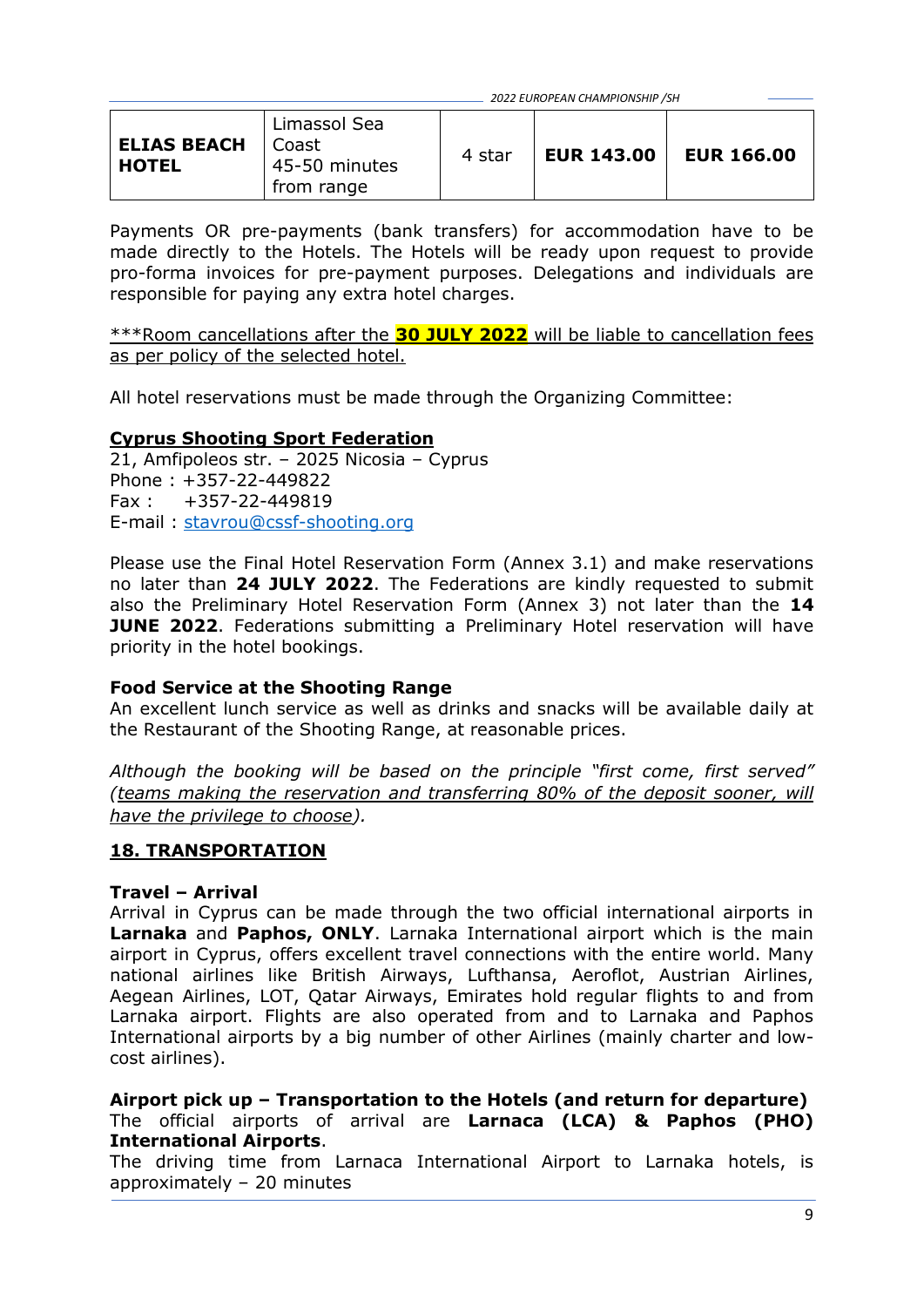The driving time from Paphos International Airport to Nicosia/Larnaka hotels, is approximately - 90 minutes.

The Organizing Committee will arrange an airport pick-up/transfer service and all participating federations are requested to submit the arrival and departure details of their teams on time (completed official Final Travel Forms – Annexes 7 & 8).

The transportation fee **from Larnaka International** airport to the official hotels is **EUR 30** per person (round trip).

The transportation fee from Paphos International Airport to the official hotels is **EUR 100** per person (round trip).

#### **Local Transportation – Shuttle Service**

For those participants who will be staying in the official hotels, transport to and from the Shooting Range will be provided free of charge. A timetable will be published and displayed on the information boards, at the range and at the hotels. The Shuttle Service will start **on 24 AUG 2022.**

#### **19. Firearm and Ammunition**

#### **Storage of Firearms and Ammunition**

Very limited storage of guns and ammunition will be available at the Shooting Range. The police authorities permit all visitors possessing a valid temporary import shotgun permit or a 'European Shotgun Certificate', to store freely their guns and ammunition in their hotel rooms, during their stay in Cyprus.

#### **Ammunition**

The custom authorities will allow all participating athletes to import with them all the necessary cartridges that will be used for the competition. Local made and other well-known imported cartridges (VICTORY, OLYMPIA, RC, FIOCCHI, CLEVER MIRAGE, B&P and others) will be available for sale at the shooting range at around EUR 8.00 to EUR 14.00 per box of 25.

#### **20. Accreditation Process**

All delegation members involved in the European Championship (Athletes, Team Officials, ESC Officials, OC Officials, Media representatives) must have accreditations that clearly identify its holder (with photograph, family name and first name, nation and function) in order to use the local transportation and to enter controlled areas on the shooting range.

Accreditations (for delegation members registered before the Late Entry Deadline and with photograph in the ISSF database) will be prepared by the ISSF Headquarters and the Organizing Committee. All other accreditations will be prepared by the European Championship Accreditation Office.

Accreditations and BIB Numbers will be distributed by the Organizing Committee after payment of the entry fees.

#### **21. DOPING CONTROL**

Doping tests as required by the ISSF Rules and Regulations will be performed in all events and all categories at the shooting range.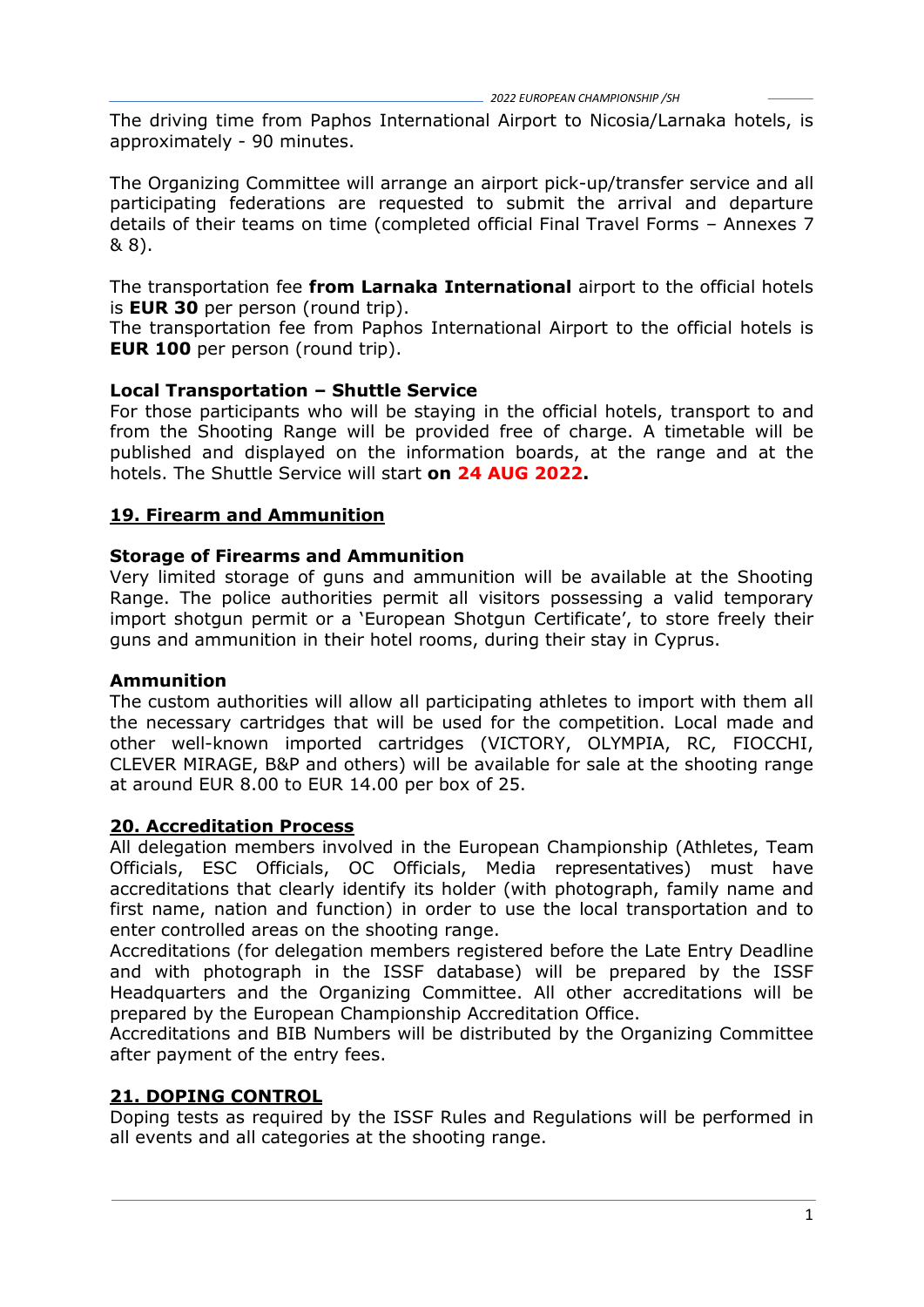## **22. FIRST AID**

The First Aid station will be placed at the Shooting Range next to the Doping Control room.

## **23. CEREMONIES**

The opening ceremony will be held on August 25, 2022.

The closing ceremony will be held on September 11, 2022.

The awarding ceremonies will take place daily after the finals or qualifications at the awarding area.

## **24. NATIONAL ANTHEMS AND FLAGS**

The Organizing Committee does not need flags and anthems from the delegations.

## **25. EXHIBITIONS**

The exhibition area for firearm and equipment manufacturers will be provided at shooting range.

## **26. MEDIA CENTER**

All Media representatives must register for the European Championship by using the Media Accreditation Form (Annex 6).

On site media facilities will be available for accredited media personnel. The event will be covered by local and national media.

Finals will be covered by TV and will be displayed on the ESC/ISSF website **www.issf-sports.org.**

#### **27. FOOD SERVICE**

On the venue there will be a restaurant with a buffet table with food and drinks.

#### **28. SUMMARY OF DEADLINES**

The Summary of Deadlines is attached to this General Information.

| <b>Forms</b> | <b>Description</b>                                         | <b>Deadline</b>     | <b>Send to</b>              |
|--------------|------------------------------------------------------------|---------------------|-----------------------------|
| Annex 1      | <b>Official Invitation</b>                                 |                     |                             |
| Annex 2      | <b>Preliminary Entry Form</b><br>Athletes Individual       | <b>08 June 2022</b> | <b>ISSF</b>                 |
| Annex 2.1    | Final Entry Form Athletes<br><b>Individual &amp; Teams</b> | <b>24 July 2022</b> | <b>ISSF</b>                 |
| Annex 2.2    | Final Entry Form Athletes<br><b>Mixed Team</b>             | <b>24 July 2022</b> | <b>ISSF</b>                 |
| Annex 2.3    | Final Entry Form Officials                                 | <b>24 July 2022</b> | <b>ISSF</b>                 |
| Annex 3      | Preliminary Hotel Form                                     | <b>14 June 2022</b> | <b>Organizing Committee</b> |
| Annex 3.1    | <b>Final Hotel Reservation</b><br>Form                     | <b>24 July 2022</b> | <b>Organizing Committee</b> |
| Annex 3.2    | Final Rooming List                                         | <b>24 July 2022</b> | <b>Organizing Committee</b> |
| Annex 4      | Visa Support Form                                          | <b>24 June 2022</b> | <b>Organizing Committee</b> |
| Annex 5      | Firearm and Ammunition<br>Form                             | <b>24 July 2022</b> | <b>Organizing Committee</b> |
| Annex 6      | <b>Media Accreditation Form</b>                            | <b>24 July 2022</b> | <b>Organizing Committee</b> |